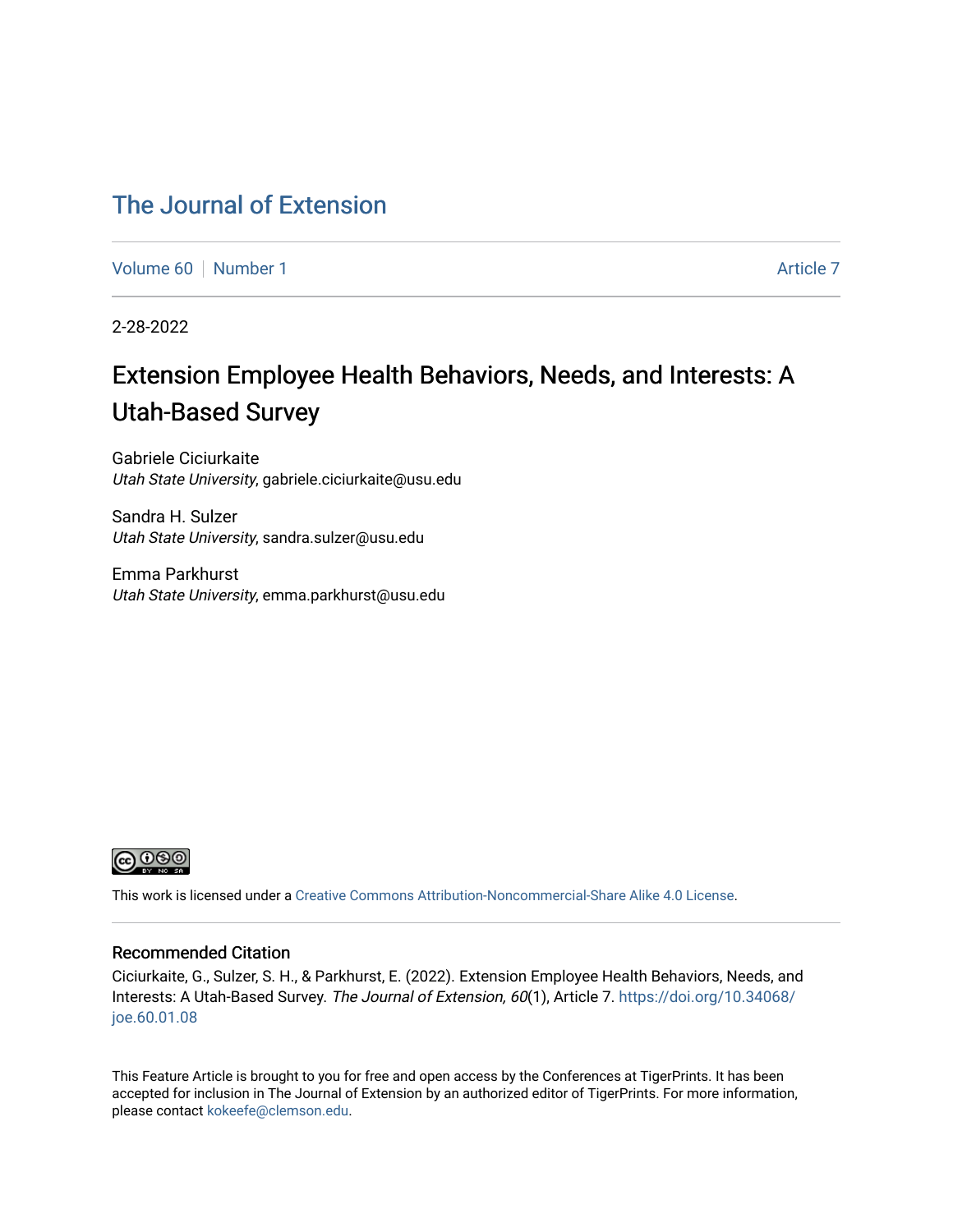# **Extension Employee Health Behaviors, Needs, and Interests: A Utah-Based Survey**

GABRIELE CICIURKAITE<sup>1</sup>, SANDRA H. SULZER, AND EMMA PARKHURST<sup>1</sup>

AUTHORS: 1Utah State University.

**Abstract**. The goal of our study was to better understand the health and wellness practices, needs, and interests within Cooperative Extension. We used a Qualtrics web-based survey to collect data from Extension employees at Utah State University. Extension employees demonstrated interest in making healthier lifestyles a priority through Extension-specific wellness programs focused on exercise and physical activity, promotion of optimal mental health, and opportunities for personal development. Extension leaders and administrators are encouraged to offer targeted programming to enhance health and wellness within Cooperative Extension.

# INTRODUCTION

With increasing recognition of the role that social factors play in explaining the persistent inequalities in health, social researchers and governmental agencies have called for interventions and programs focused on promoting change not only at the individual level but also at community levels (Rosich & Hankin, 2010). Cooperative Extension, which functions as a network of educators across the country, has been increasingly recognized as a vital asset in addressing health disparities through its educational programming (Rodgers & Braun, 2015). However, some evidence suggests that despite the assets that Cooperative Extension provides to address the health and wellness needs in local communities, Extension educators' wellbeing is not well promoted or supported through existing employee wellness programming (Burczy & Bowin, 1994; Fetsch & Kennington, 1997; Isreal, et al., 2021; Kroth & Peutz, 2010; Place & Jacob, 2001). Further, research focused on these issues within Cooperative Extension remains scant and outdated. To address this gap, we conducted a survey examining the health and wellness behaviors, needs, and interests within the Utah State University Extension system. This pilot evaluation study could be easily modified to conduct similar assessments at other land-grant universities and could provide Extension leaders with the necessary tools to create more inclusive employee wellness programming that is better aligned with the unique work characteristics and preferences of Cooperative Extension.

# REVIEW OF LITERATURE ON EXTENSION HEALTH & WELLNESS

Cooperative Extension varies in implementation by state but generally includes a network of local faculty and staff who provide regionally-based instruction and a campus infrastructure of scientific experts. For our purposes, we examined all of these categories of personnel collectively, as they are geographically dispersed but operate within a unified system of Extension educators.

Research on health and wellness needs and interests among these educators has been conducted in several states over the past few decades, but the findings underscore ongoing challenges and unmet needs. For instance, in their review of existing studies on work stress in Extension, Fetsch & Kennington (1997) noted that stress was present across diverse programming areas, and prolonged exposure to stress was associated with negative psychological and physiological symptoms and had a negative effect on their relationships. Struggles with work stress and work-life balance were also noted in more recent studies within Cooperative Extension (Bradley et al., 2012; Harder et al., 2014; Harder & Narine, 2020; Hodous et al., 2014; Kutilek et al., 2002, Place & Jacob, 200; Israel, et al., 2021). It is noteworthy that while Extension employees are generally satisfied with their professional careers (Forstadt & Fortune, 2016; Harder et al., 2014), they also report having high levels of work stress (Place & Jacob, 2001), being overworked (Forstadt & Fortune, 2016), lacking a separation between personal and professional lives (Vines et al., 2018), and having difficulties incorporating adequate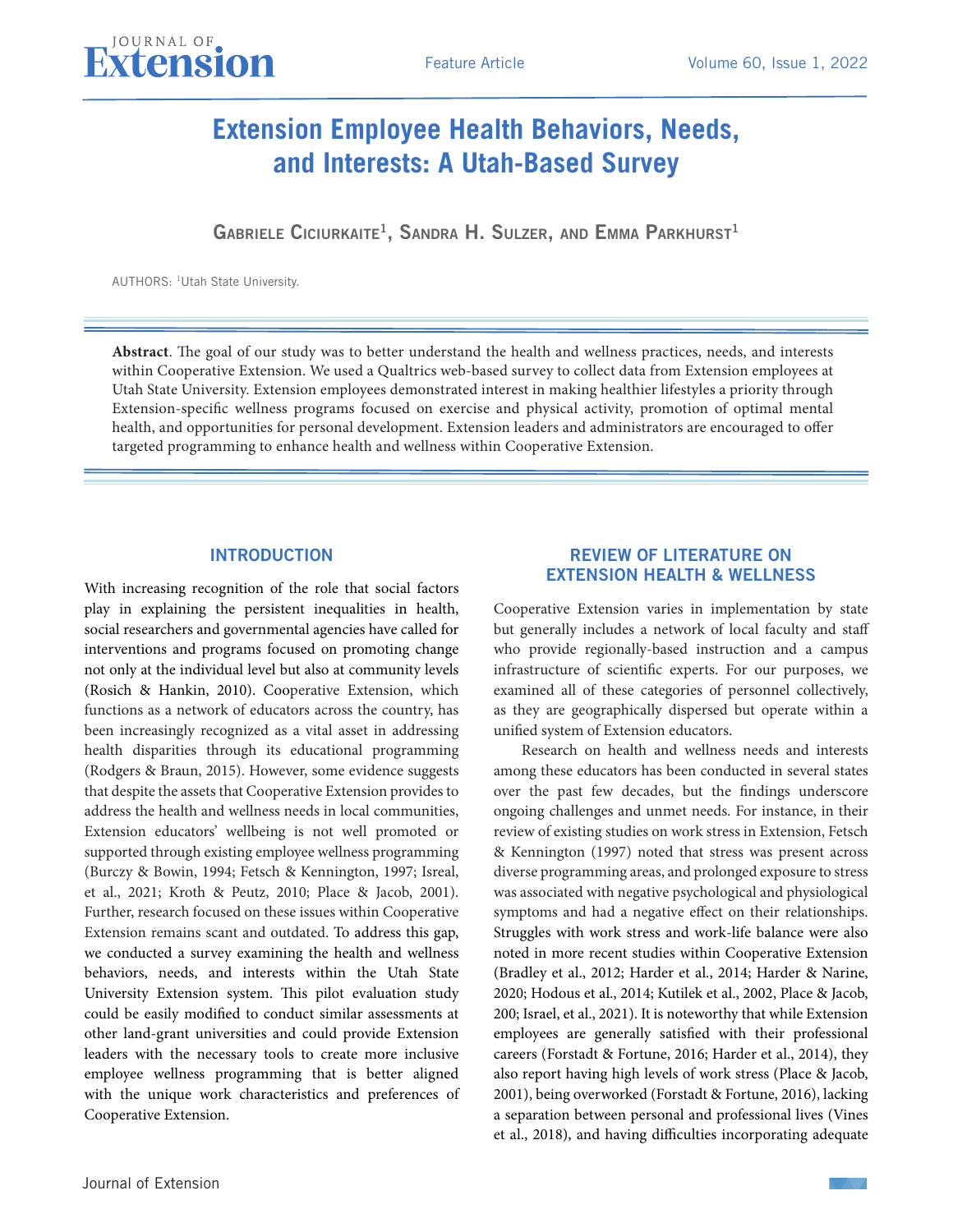sleep into their personal lifestyles due to long work hours, which are deeply embedded within the Extension role (Harder & Narine, 2021). Most recently, an evaluation team at the Southeastern Coastal Center for Agricultural Health and Safety (SCCAHS) organized a collaborative group of evaluators who surveyed Extension professionals about health and safety in 18 states in the context of COVID-19. Out of 1,393 respondents, 58.2% reported experiencing difficulty in balancing professional and personal needs and 45.3% in balancing remote work and family needs. About third of the sample (34.4%) also reported feeling nervous, anxious, or on edge (Israel et al., 2021). Finally, employee turnover due to job-related stress, especially in the early stages of the career, has also been recognized as a significant problem within Cooperative Extension (Bradley et al., 2012; Vines et al., 2018).

With respect to Extension educator interest in employee wellness programs, one study was conducted among University of Vermont Extension faculty and staff (Burczy & Bowin, 1994). Specifically, 93% of Extension employees expressed interest in a wellness program, and 91% said they would participate in one if it were offered. Research participants indicated they would mostly benefit from exercise and fitness activities, seminars on mental and emotional health, and lifestyle enhancement workshops. With respect to educational programming, Extension employees indicated a need for work and leisure balance, stress management, and relaxation training.

There is some evidence to support the success of stress reduction and work-family life balance programs within Cooperative Extension; however, the majority of them were implemented a few decades ago. For instance, Fetsch and colleagues (1984) documented a significant reduction in stress levels among Extension agents in Kentucky one month after a two-day stress-management workshop. Further, Fetsch and Kennington (1988) reported an increase in life satisfaction and improved family relationships among Extension agents in Colorado three months following participation in a day of Balancing Work and Family workshops. Fetsch and Pergola (1991) observed similar results five months later among Extension faculty in Florida who participated in Balancing Work and Family workshops. Specifically, study participants reported a decrease in burnout and an increase in personal life satisfaction (Fetsch & Pergola, 1991). More recently, Forstadt and Fortune (2016) reported positive changes in organizational culture associated with increased work-life balance, collegiality, and connection after a two-year Personal Sustainability Program in 2012 at the University of Main Extension. Further, Case (2010) demonstrated improvement in exercise and weight management seven weeks following participation in an Oregon State University workplace wellness program, while Donaldson and colleagues (2016) reported that 90% of Marathon Month—a worksite wellness

program for Extension employees in Tennessee—participants completed a full or half a marathon and 31% reported weight loss.

Despite the importance of these research findings, our understanding of health practices, needs, and interests within Cooperative Extension remains limited. We argue that with the national Extension programming priority shifting toward health and wellness, addressing issues related to quality of life among Extension faculty is of great importance and urgency.

## PURPOSE AND OBJECTIVES

The overall purpose of this study is to better understand the health behaviors and practices as well as health-related needs and interests among Extension employees by conducting a pilot evaluation survey at Utah State University (USU). It is important to note that USU offers an Employee Wellness program for its campus-based faculty and employees, including physical activity classes, nutrition and financial counseling, and stress management. USU employees are even provided financial incentives to sign up for the Be Well Rewards program. However, county Extension faculty whose job schedules include inconsistent hours and require extensive traveling across Utah cannot take advantage of many aspects of these programs. A better understanding of employee behaviors and barriers to activating healthy practices within a specific organizational context is pivotal for implementation of employee wellness programming efforts better aligned with Cooperative Extension needs in Utah and nationwide.

The specific objectives of the study were as follows:

- 1. Describe health behaviors and practices within the USU Extension system.
- 2. Identify health-related needs and interests within the USU Extension system.

## **METHODS**

#### SAMPLE

The first step in this project included building a database of all Extension employees working across the state. There are 29 counties in Utah; however, there is no Extension office in Daggett County, and some counties, such as Uintah and Duchesne, share a Family and Consumer Science or Home and Community faculty member but retain separate Agricultural faculty. The typical model for each county is to have two faculty: one in family and consumer sciences (FCS) and one with an agricultural focus. Some counties, such as Salt Lake and Utah County, have four to six faculty and a similar number of support staff. The USU Extension website lists 104 Extension faculty members with slightly less than half working as campus faculty. We identified a full list of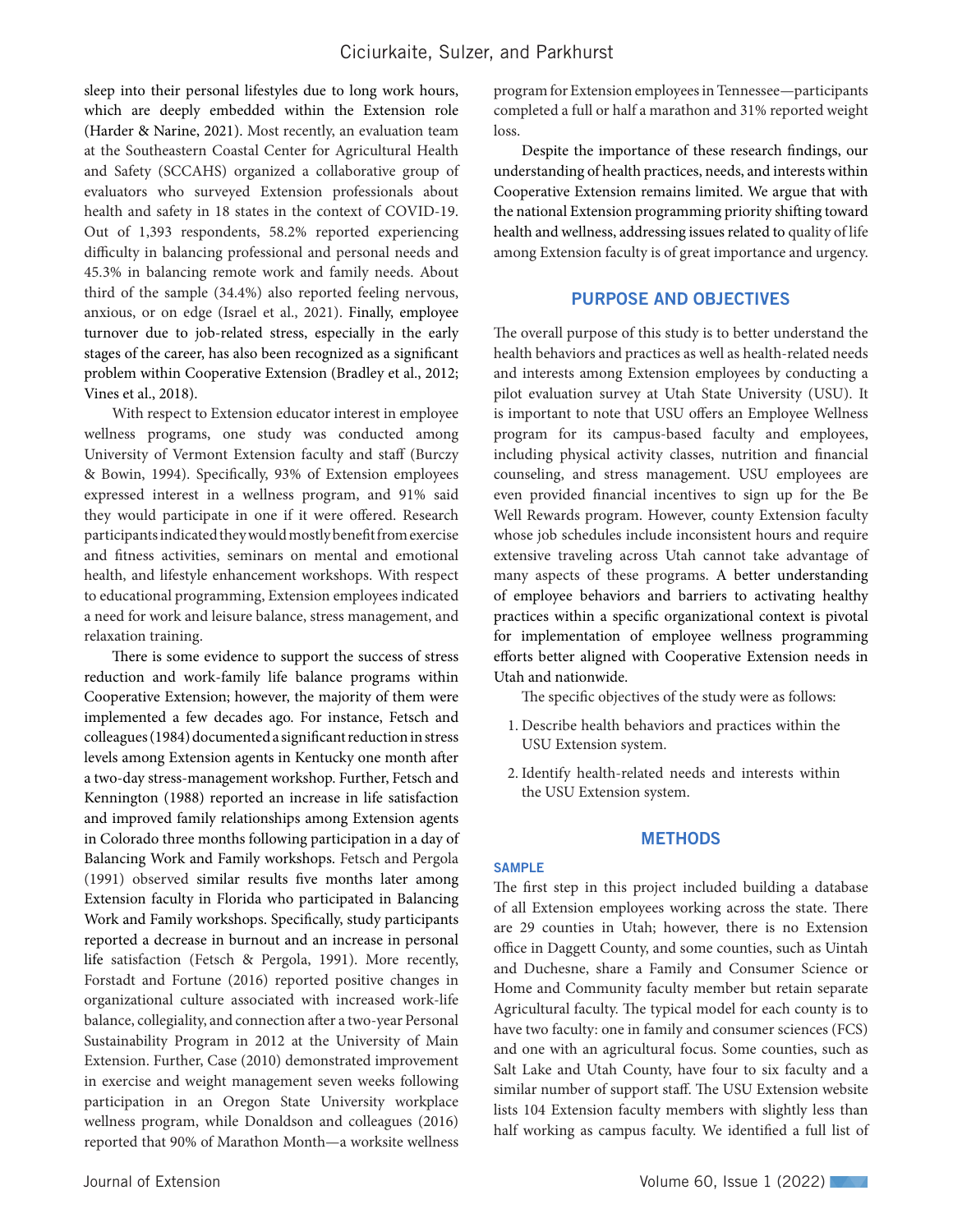Extension faculty and staff by visiting each county's website and reaching out to all Extension employees via phone or email. The final database consisted of 212 individuals who received an email invitation to participate in our research project. Prior to data collection, we obtained approval from the Institutional Review Board of Utah State University.

# DATA COLLECTION

The survey instrument contained a total of three sections. In the first section, we focused on health and lifestyle behaviors. We asked respondents about smoking, alcohol, fruit and vegetable consumption, hydration, physical and sedentary behavior, mindfulness, and meditation. We also included an Employee Burnout Assessment (Kanter & Sherman, 2016) and the Patient Health Questionnaire (PHQ-9) (Kroenke et al., 2001) to evaluate levels of depressive symptomology. The Employee Burnout Assessment is comprised of 23 statements about work stress symptoms in the following domains: physical and emotional health, signs of cynicism and detachment, and signs of ineffectiveness and lack of accomplishment. Each statement is scored between (0) not at all and (4) very often. The total burnout score is based on the sum of responses ranging from 0 and 65. The Patient Health Questionnaire (PHQ-9) is a nine-item screening instrument asking questions about the frequency of symptoms of depression (i.e., feeling down, having trouble sleeping, feeling tired, etc.) over the past two weeks. Response categories for the nine-item instrument range from (0) not at all to (3) nearly every day. The total depression score is based on the sum of responses, ranging from zero to 16.

We assessed employee wellness needs and interest in employee wellness programming in the second section. Specifically, we asked questions relating to types and components of wellness promotion programming, access to employee wellness information, delivery method, format and timing of employee wellness programming as well as barriers to program participation. In the final section, we collected demographic information, such as respondent gender, age, role within Extension, Extension position, time in the position, and location (rural, urban, or both).

We collected all the data between June and July of 2019 using the Qualtrics web-based survey. The full survey included 53 questions and took about 25 minutes to complete. All study participants provided consent before accessing the survey. The final analytical sample for this project included 99 individuals who had complete data for at least half of the survey items, yielding a survey response rate of 47%.

#### DATA ANALYSIS

We present results for descriptive analyses in Tables 1 and 2 as well as discuss them in text. Table 1 provides data on employee health behaviors and general well-being, and Table 2 provides data on employee health-related needs

and programming interests. We report frequencies, means, standard deviations, and ranges for continuous variables as well as frequencies and percentages for categorical variables.

# FINDINGS

## DEMOGRAPHIC PROFILE OF RESPONDENTS

The demographic data collected from the respondents indicated that 21.21% of the respondents were aged 30 years or younger, about 53% of them were aged between 31 and 60 years, and 14.14% of them were aged 60 years or older. Further, 71.72% of the sample were females. Administration comprised 13.13% of the sample, while 53.53% were county faculty, 8.08% were campus or regional faculty, and 11.11% held the role of specialist. Fewer than half (40.40%) of the respondents were tenure track professors (including Assistant, Associate, Full, or Professional Practice), 6.06% of them were Extension Educators, 18.18% of them were Program Coordinators, and 17.17% of them were Staff Coordinators. Around 53% of the responds were in their Extension role for fewer than five years. Finally, 29.29% of the respondents worked in urban countries, 43.43% of them worked in rural counties, and 16.16% served both.

## HEALTH BEHAVIORS, WELL-BEING, AND HEALTH-RELATED NEEDS AMONG USU EXTENSION EMPLOYEES

USU Extension employee health behaviors and well-being are presented in Table 1. The vast majority of Extension employees were nonsmokers and did not consume alcoholic beverages. A large proportion of them also met the recommended guidelines for fruit and vegetable consumption. Further, while an average Extension employee engaged in some type of physical activity several times a week, they also reported extended periods of uninterrupted sedentary and screen time during the workday. When asked about health status, an overwhelming majority of Extension employees rated theirs as excellent or very good/good. Further, responses to the PHQ-9 depressive symptom screener indicated no or minimal depression severity, suggesting little risk for depressive symptomology. However, based on the workplace burnout instrument, Extension employees were in the beginning phases of job-related burn out.

Data on USU Extension employee health-related needs and interests are presented in Table 2. More than half of the Extension educators indicated that they either already have or are interested in making changes towards a healthier lifestyle. To ask about health-related programming that Extension employees would like to see, we provided a list of 19 response options (with an option to choose as many as applicable), but we report only the results for the 10 highest ranked activities. Extension employees were particularly interested in physical activity and nutrition coaching sessions; online health assessments; programs focused on mental health, stress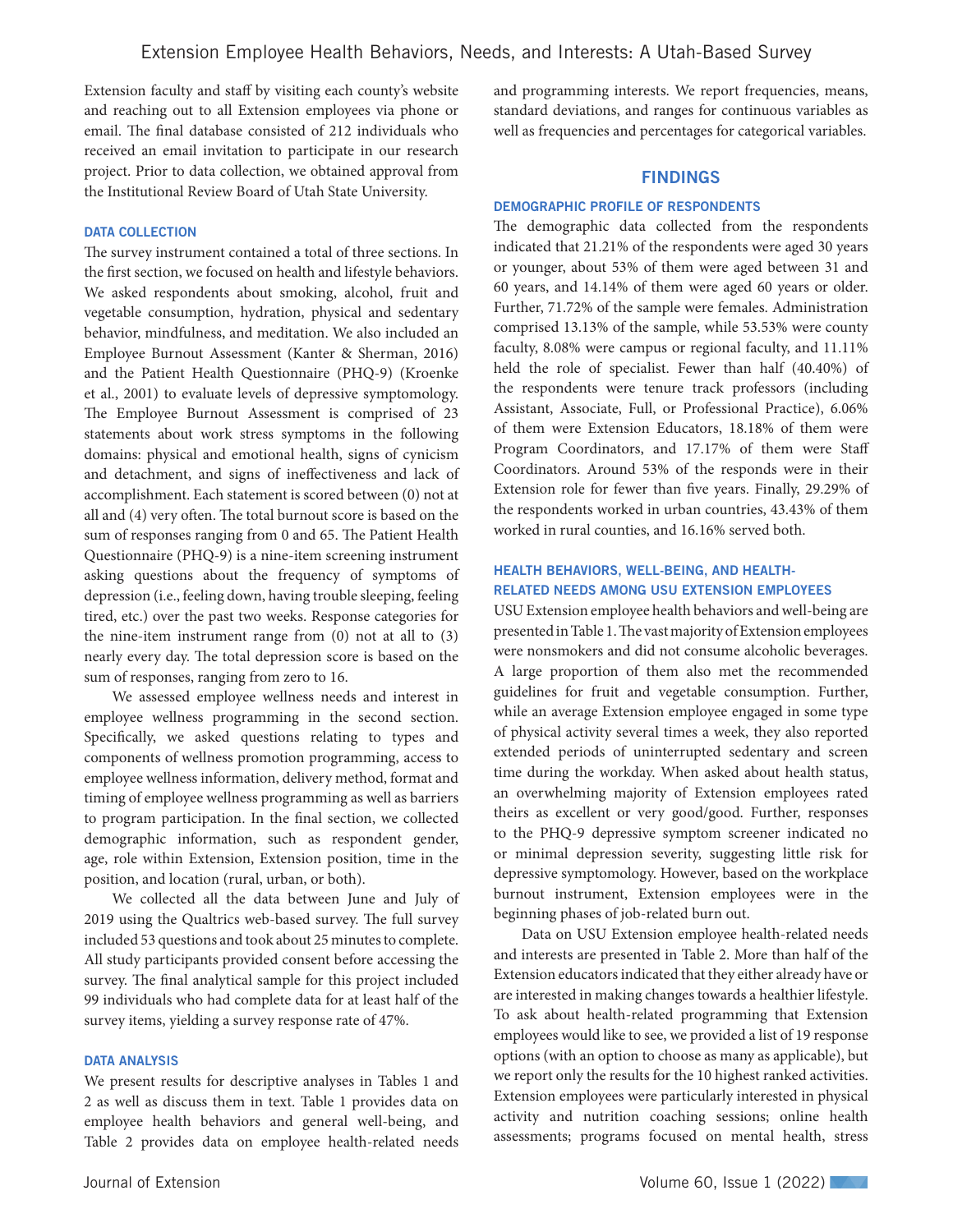# Ciciurkaite, Sulzer, and Parkhurst

| <b>Table 1.</b> USU Extension Health Behaviors |
|------------------------------------------------|
|------------------------------------------------|

| $\%$<br>M(SD)<br>Survey items                                              | Range |
|----------------------------------------------------------------------------|-------|
| respondents                                                                |       |
| Smoking                                                                    |       |
| $\rm No$<br>98.99<br>98                                                    |       |
| Yes<br>$\mathbf{1}$<br>1.01                                                |       |
| Vegetable consumption                                                      |       |
| One serving or less<br>28<br>28.18                                         |       |
| 2-3 servings<br>28<br>28.28                                                |       |
| 4 servings or more<br>43<br>43.43                                          |       |
| Fruit consumption                                                          |       |
| One serving or less<br>26<br>26.26                                         |       |
| 44.44<br>2 servings<br>44                                                  |       |
| 3 servings or more<br>28<br>28.28                                          |       |
| Fast food consumption                                                      |       |
| None<br>$\overline{c}$<br>2.02                                             |       |
| 1-2 days per week<br>39<br>39.39                                           |       |
| 3-5 days per week<br>35.35<br>35                                           |       |
| 6-7 days per week<br>22<br>22.22                                           |       |
| Water consumption (glasses/day)<br>99<br>5.25(2.32)<br>$1 - 8$             |       |
| Alcohol consumption                                                        |       |
| $\rm No$<br>80.81<br>80                                                    |       |
| Yes<br>19.19<br>19                                                         |       |
| Frequency of engagement in physical activity (times per                    |       |
| week):                                                                     |       |
| 20 or more minutes of vigorous-intensity PA<br>3.36(2.00)<br>87<br>$1 - 7$ |       |
| 30 or more minutes of moderate-intensity PA<br>88<br>3.44(1.92)<br>$1 - 7$ |       |
| 30 or more minutes of walking<br>85<br>4.42(2.26)<br>$1 - 7$               |       |
| Hours spent sitting at workplace<br>88<br>5.78(2.17)<br>$0 - 10$           |       |
| Number of times sitting is interrupted by standing up                      |       |
| Less than 5<br>36.36<br>36                                                 |       |
| 39<br>39.39<br>$6 - 10$                                                    |       |
| $11 - 20$<br>8.08<br>8                                                     |       |
| 20 or more<br>6.06<br>6                                                    |       |
| Number of hours looking at screen/day (computer, phone)                    |       |
| $1$ or less $\,$<br>$\mathbf{1}$<br>1.01                                   |       |
| $1 - 5$<br>37<br>37.37                                                     |       |
| $6 - 10$<br>50.51<br>50                                                    |       |
| $1.01\,$<br>10 or more<br>$\mathbf{1}$                                     |       |
| Practice of mindfulness and meditation                                     |       |
| $\rm No$<br>28<br>28.28                                                    |       |
| Yes, but rarely<br>44<br>44.44                                             |       |
| Yes, 2-3 times a week<br>$17\,$<br>17.17                                   |       |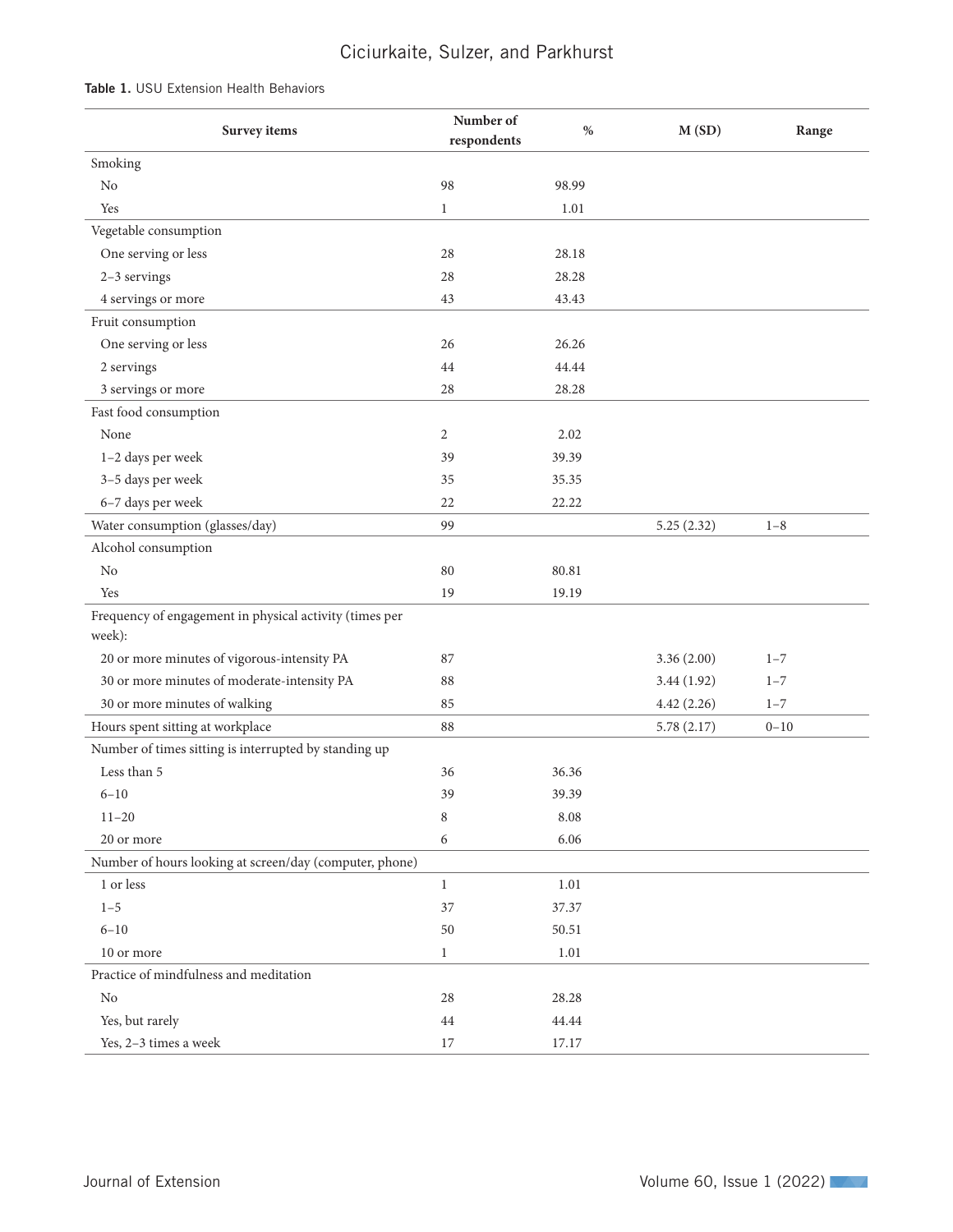|  | Table 1. (continued) |
|--|----------------------|
|--|----------------------|

| Survey items                             | Number of<br>respondents | $\%$  | M(SD)         | Range    |
|------------------------------------------|--------------------------|-------|---------------|----------|
| Self-rated health                        |                          |       |               |          |
| Excellent                                | 42                       | 42.42 |               |          |
| Good/very good                           | 39                       | 39.39 |               |          |
| Fair/poor                                | 8                        | 8.08  |               |          |
| Depressive symptoms (PHQ-9) <sup>a</sup> | 89                       |       | 3.84(3.73)    | $0 - 6$  |
| Workplace burnout <sup>b</sup>           | 88                       |       | 27.49 (16.97) | $0 - 65$ |

*Note.* Frequencies may not add up to a 100% due to missing data.

a Scoring: 1–4: minimal depression; 5–9: mild depression; 10–14: moderate depression; 15–19: moderately severe depression; 20–27: severe depression.

b Scoring: 0–22: passion driven; 23–44: passion waning; 45–66: passion challenged; 67–88: passion depleted.

management, and work-life balance as well as flu vaccinations; subsidized memberships to off-site programs; and workplace massages. Almost half of respondents indicated that they would be interested in such programs occurring during lunch time, and an overwhelming majority of them specified that such activities should last up to 45 minutes. Finally, when asked about barriers to participation in wellness programs, a little fewer than half of the respondents marked time as the major obstacle. Only small minority of them mentioned motivation as a key barrier to employee wellness program participation.

# CONCLUSIONS, DISCUSSION AND RECOMMENDATIONS

Cooperative Extension plays a vital role in addressing health disparities in local communities; however, evidence suggests that the health-promotion needs and preferences among Extension educators are not well addressed with employee health programming. The main focus of our study was to better understand the health and wellness practices, needs, and interests within Cooperative Extension at Utah State University. Our study is the first, to our knowledge, to provide a comprehensive assessment of health behaviors and well-being as well as health and wellness needs and interests among Extension employees in Utah.

The evaluation of Extension employee health behaviors and well-being shows that even though the majority of USU Extension employees rate their health as very good or excellent and make an effort to engage in certain healthful behaviors, they do spend a large proportion of their workday sitting and looking at a screen with limited interruptions. More importantly, they report experiences of job-related burnout. It is encouraging, however, that the USU Extension employees are as healthy as or healthier than the general public in the United States. Specifically, they report engaging in health-damaging behaviors, such as smoking or alcohol consumption, at lower proportions and engage in healthpromoting behaviors, such as physical activity or fruit and vegetable consumption, at higher proportions than the general public (Pickens et al., 2018). It is possible, however, that our study population *may appear* healthier due to selfselection bias in the sample given the topic of this research project.

With respect to wellness needs, our findings demonstrate that USU Extension employees want to make healthier lifestyles a priority and show considerable interest in Extension-focused wellness programs. The wellness components that were of most interest to Extension employees included exercise and physical activity sessions, activities promoting optimal mental health, opportunities for personal development and lifestyle enhancement, and activities addressing nutritional issues. Interest in physical activity, nutritional counseling, and stress reduction is not unique to Extension employees and has been reported in other organizational settings (Bright et al., 2012; Hibbs-Shipp et al., 2015; Trapps et al., 2016). Further, it is also not surprising that psychological well-being and personal development were some of the top priories given the documented job burnout and work-life balance issues (Fetsch & Kennington, 1988; Russell & Liggans, 2020). Research suggests job burnout, a response to prolonged experiences of job-related stress, is associated with depression and physical disorders as well as negative organizational outcomes, such as employee turnover and lack of commitment (Forstadt & Frotune, 2016; Harder et at., 2014). Therefore, it is important to recognize that individuals who are developing and implementing health and wellness programs across the state may find it difficult to serve as role models in local communities and enhance public welfare unless their self-care and well-being is recognized as an integral part of their culture and work environment.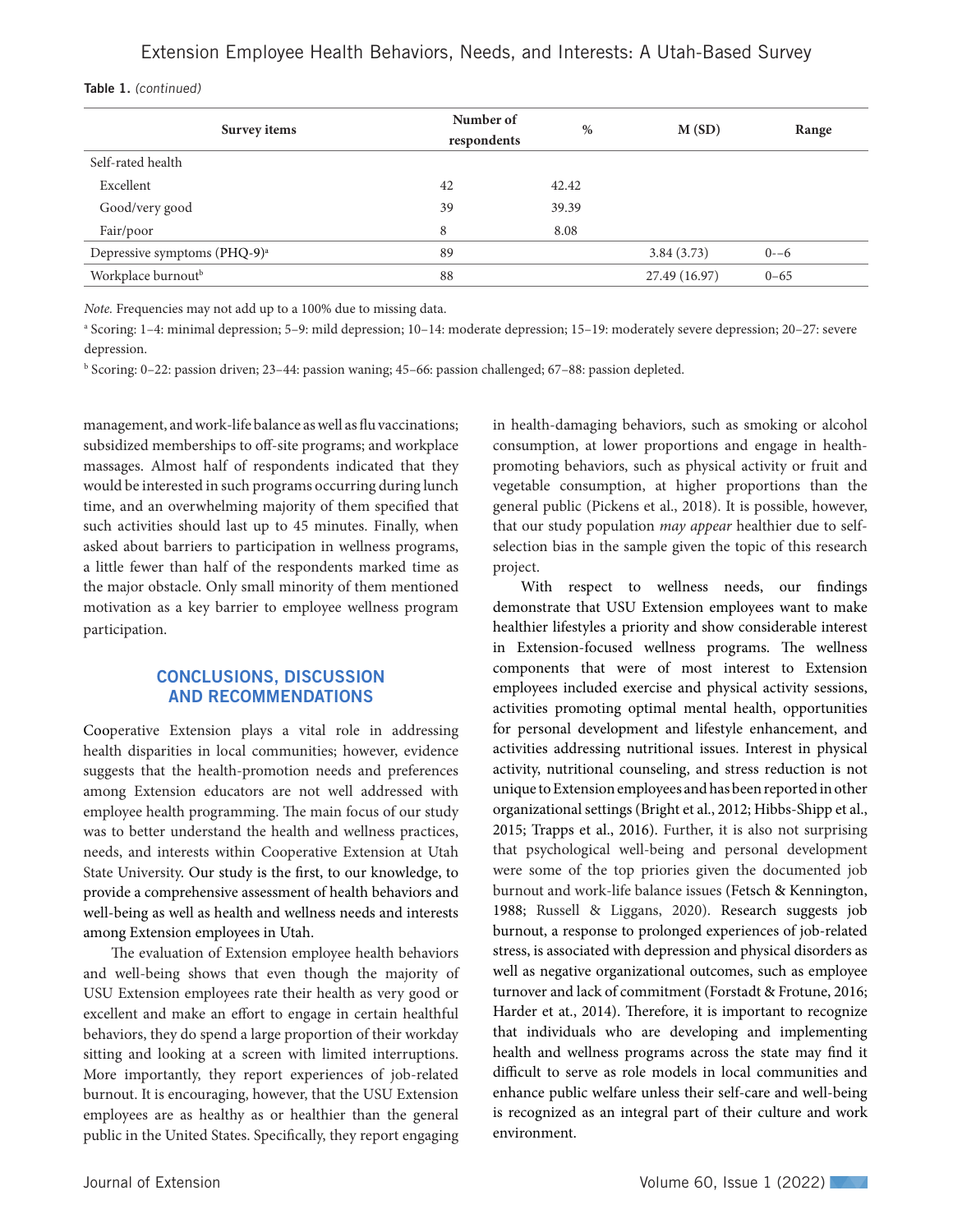# Ciciurkaite, Sulzer, and Parkhurst

# Table 2. USU Extension Employee Health & Wellness Needs and Interests

| Survey items                                                                                      | Number of        | $\%$  |
|---------------------------------------------------------------------------------------------------|------------------|-------|
|                                                                                                   | respondents      |       |
| Place yourself in one of the categories                                                           |                  |       |
| Have made some health behavior changes but I still have trouble following through                 | 42               | 42.42 |
| I have had a healthful lifestyle for years                                                        | 25               | 25.25 |
| Planning on making health behavior change in the next 30 days                                     | 13               | 13.13 |
| Been thinking about changing some behaviors                                                       | 9                | 9.09  |
| Which of the following would you like included in USU Extension health & well-being programming?  |                  |       |
| (Top 10)                                                                                          |                  |       |
| Exercise/physical activity sessions                                                               | 50               | 50.50 |
| Activities that promote good mental health                                                        | 47               | 47.47 |
| Personal development opportunities for life skills                                                | 45               | 45.45 |
| Health assessments - 'online'                                                                     | 42               | 42.42 |
| Flu vaccinations                                                                                  | 37               | 37.37 |
| Health coaching to address physical activity or nutrition issues                                  | 39               | 39.39 |
| Work/life balance                                                                                 | 39               | 39.39 |
| Stress management programs and strategies                                                         | 38               | 38.38 |
| Subsidized membership to off-site facilities/programs                                             | 37               | 37.37 |
| Workplace massage                                                                                 | 36               | 36.36 |
| How do you like to learn about health information? (Top 3)                                        |                  |       |
| Brief YouTube videos (under an hour)                                                              | 50               | 50.51 |
| Via email                                                                                         | 48               | 48.48 |
| A designated website for health and wellness programs                                             | 37               | 37.37 |
| When would you prefer these activities to occur?                                                  |                  |       |
| During lunch time                                                                                 | 48               | 48.48 |
| After work                                                                                        | 22               | 22.22 |
| Before work                                                                                       | 10               | 10.10 |
| On weekends                                                                                       | 3                | 3.03  |
| How often would you be interested in participating in a workplace health and well-being activity? |                  |       |
| Every day                                                                                         | 8                | 8.08  |
| A few times a week                                                                                | 25               | 25.25 |
| Once a week                                                                                       | 17               | 17.17 |
| A few times a month                                                                               | 15               | 15.15 |
| Once a month                                                                                      | 15               | 15.15 |
| Less than once a month                                                                            | $\boldsymbol{7}$ | 7.07  |
| How long should a wellness activity last?                                                         |                  |       |
| Less than 30 minutes                                                                              | 41               | 41.41 |
| 30-45 minutes                                                                                     | 41               | 41.41 |
| 60 minutes or more                                                                                | $\overline{4}$   | 4.04  |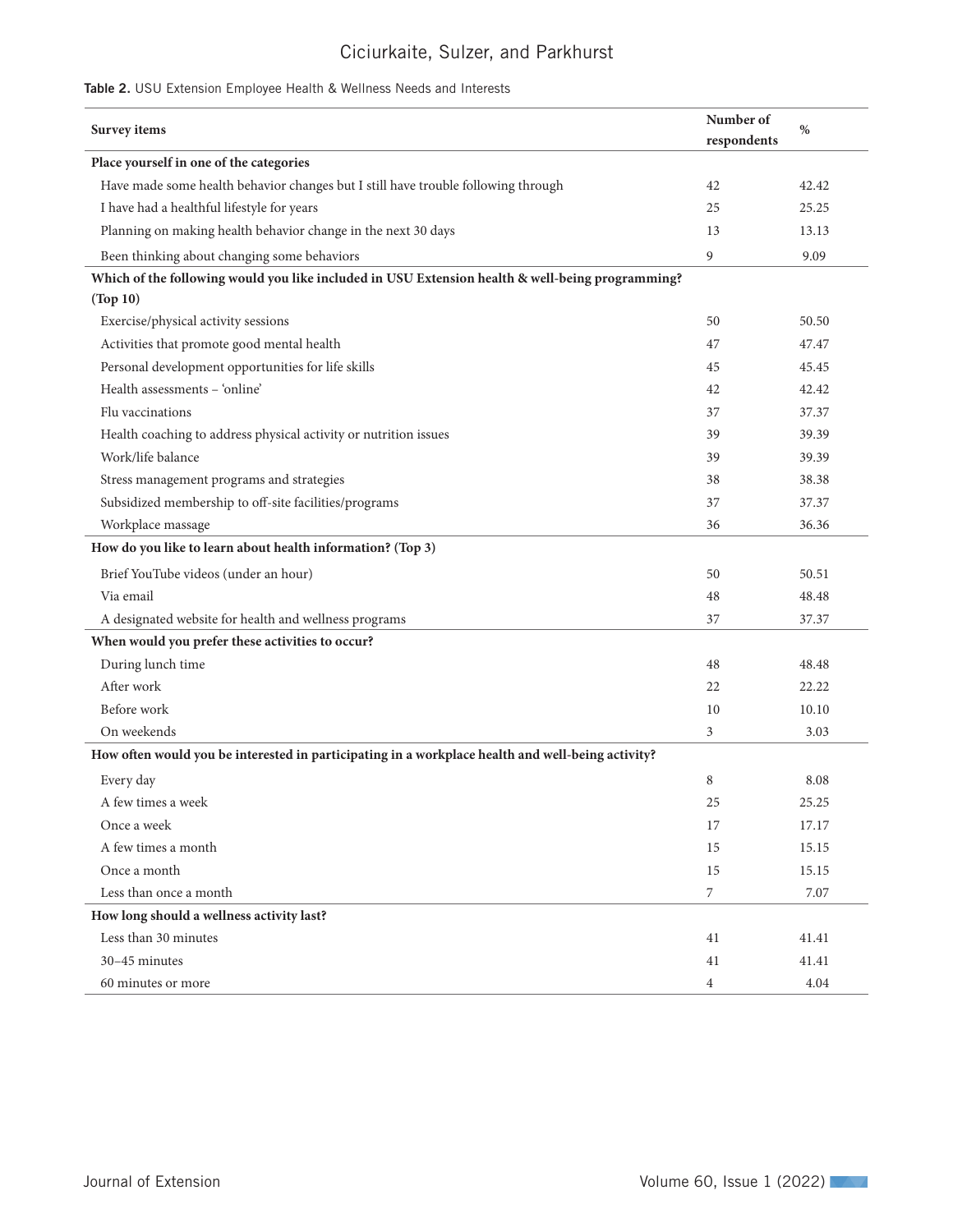Table 2. (continued)

| Survey items                                                                                  | Number of<br>respondents | %     |
|-----------------------------------------------------------------------------------------------|--------------------------|-------|
| What factors would stop you from participating in workplace health and well-being activities? |                          |       |
| Time                                                                                          | 44                       | 44.44 |
| Expense                                                                                       | 16                       | 16.16 |
| Lack of management support                                                                    | 11                       | 11.11 |
| Reliable internet access                                                                      | 7                        | 7.07  |
| Out on the road/away from the worksite or office most of the time                             | 6                        | 6.06  |
| Motivation                                                                                    | 4                        | 4.04  |

*Note.* Frequencies may not add up to 100% due to missing data.

While the work specificity and demands of Extensionbased employment is unlikely to change, health promotion efforts could be adopted to better address the needs and interests of Extension employees. This could be achieved by either creating new Extension-targeted wellness programs or by incorporating certain elements to existing employee wellness programs that would make them more inclusive and easily accessible to non-campus employees (e.g., creating more content for online viewing). Our findings suggest that Extension employees are particularly interested in wellness programming that focuses on brief (under an hour) online videos that could be viewed during lunch time. Short faceto-face stress and burnout reduction programs proved to be effective in Kentucky, Colorado, and Florida (Fetsch et al., 1984; Fetsch & Kennington, 1988; Fetsch & Pergola, 1991). Similarly, engagement in physical activity-focused worksite wellness programs for Extension employees in Oregon and Tennessee led to increase in exercise and weight loss (Donaldson et al., 2016; Forstadt & Fortune, 2016). Thus, we encourage Extension leaders and administrators to recognize that improved quality of life among Extension faculty is crucial for the successful implementation of health education programming. With additional input from the university wellness coordinators and possibly allied university programs in social work, psychology, kinesiology, and public health, an Extension-focused wellness program should be delivered to meet the Extension health-related needs and interests. It is also noteworthy that implementation of such programming would be particularly timely given the increase in psychological distress associated with the global pandemic. Further, the implementation of such programming would further strengthen bonds between campus faculty and Extension implementors statewide. Finally, even though research on internet-based worksite wellness programs is emerging (for review, see Aneni et al., 2014), to our knowledge, no research exists on the effectiveness of Extension-inclusive or -specific wellness programs that would be delivered remotely, and we recommend expanding research in this area and conducting periodic surveys to monitor Extension professionals' wellbeing over time.

Our study has some limitations that should be considered. First, the specific study population limits the generalizability of our findings beyond Extension employees; therefore, scholars and practitioners should take into consideration the fact that our results may not directly translate to other organizational contexts. Additionally, because we did not use established/validated measures in our survey instrument, not all of our findings can be easily compared with existing state and national data. Finally, the study was completed prior to the COVID-19 pandemic, and it is quite possible that the stress associated with risk of disease in combination with social distancing might affect responses if we repeated our study at a current time. As an illustration, Israel and colleagues (2021) reported an increase in stress and difficulty balancing personal and professional needs among Extension professionals in the context of the current pandemic.

Overall, our findings suggest that Extension employee wellness is an important area for future investigation and has the potential to make substantial contributions to the wellbeing of individuals who live and work in Utah. Improved understanding of the unique challenges and barriers to a healthful daily life within Extension will provide the first necessary step in developing, administering, and evaluating a pilot wellness program specifically targeting Extension within USU. Extension leaders and administrators at other land-grant universities are encouraged to conduct similar assessments and offer targeted programming to enhance health and wellness within Cooperative Extension.

#### **REFERENCES**

Aneni, E. C., Roberson, L. L., Maziak, W., Agatston, A. S., Feldman, T., Rouseff, M., ... & Nasir, K. (2014). A systematic review of internet-based worksite wellness approaches for cardiovascular disease risk management: Outcomes, challenges & opportunities. *PloS One*,